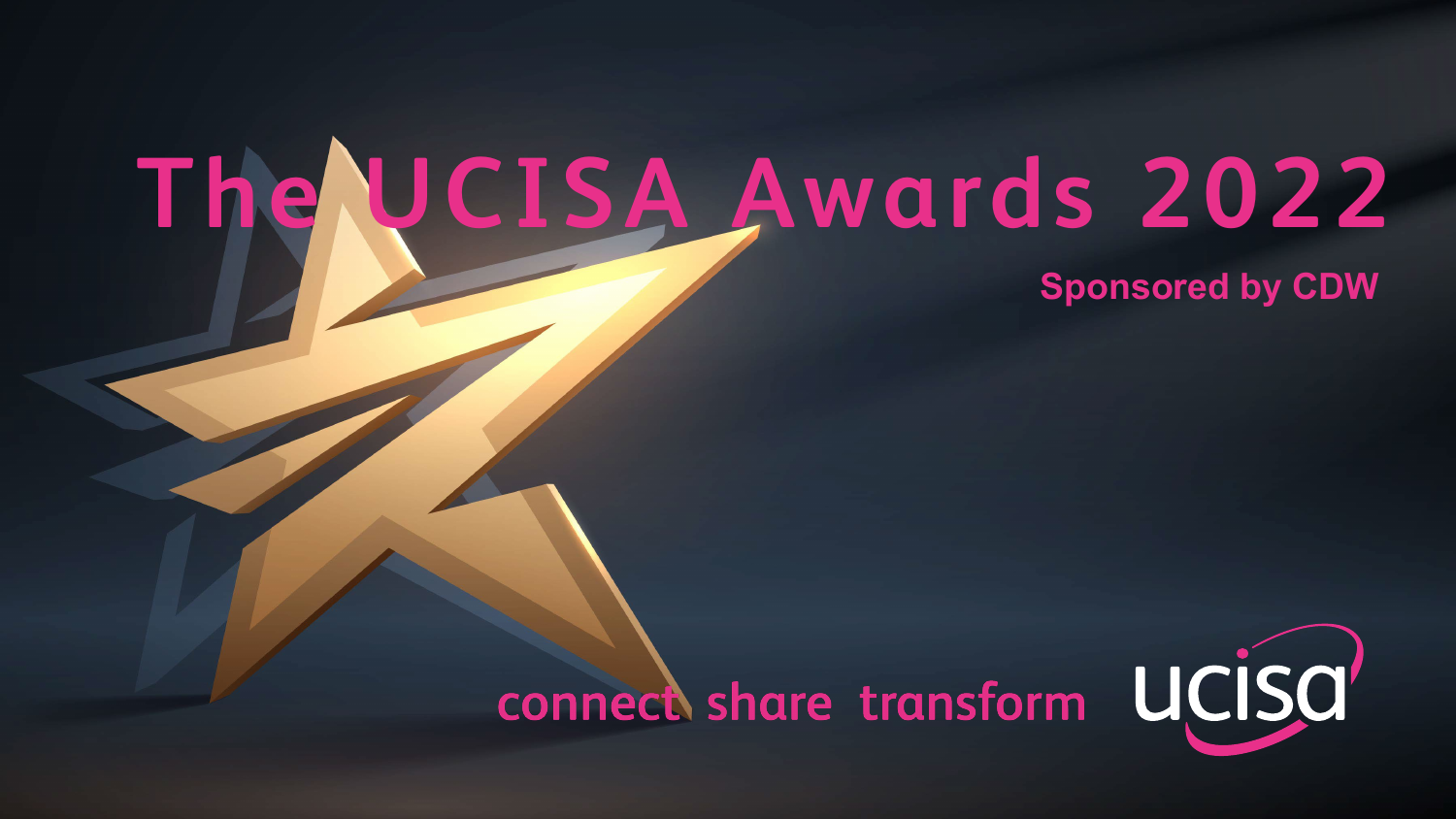## **About the UCISA Awards**

### Sponsored by



The UCISA Awards recognise, celebrate and promote the outstanding achievements and innovation of staff working in or supporting technology in UCISA member organisations, and the application of digital solutions which positively transform the experience of students, academics and professional staff.

There are 6 categories in the UCISA awards, individual and group submissions are invited.

**Applications for the UCISA Awards will close at 17:00, 7th February 2022.**

The 6 categories are:

- **Transformation Award**
- Sustainable Digital Project or Initiative
- **Supporting Excellence in Learning,** Teaching and Research
- Rising Star Award
- **UCISA award for Outstanding** Corporate Member
- Outstanding contribution to IT/CIO/IT Director of the Year

More information on each award can be found on the **[Award Categories](#page-2-0)** page.

Finalists are recognised and category recipients announced at the annual UCISA Leadership Conference.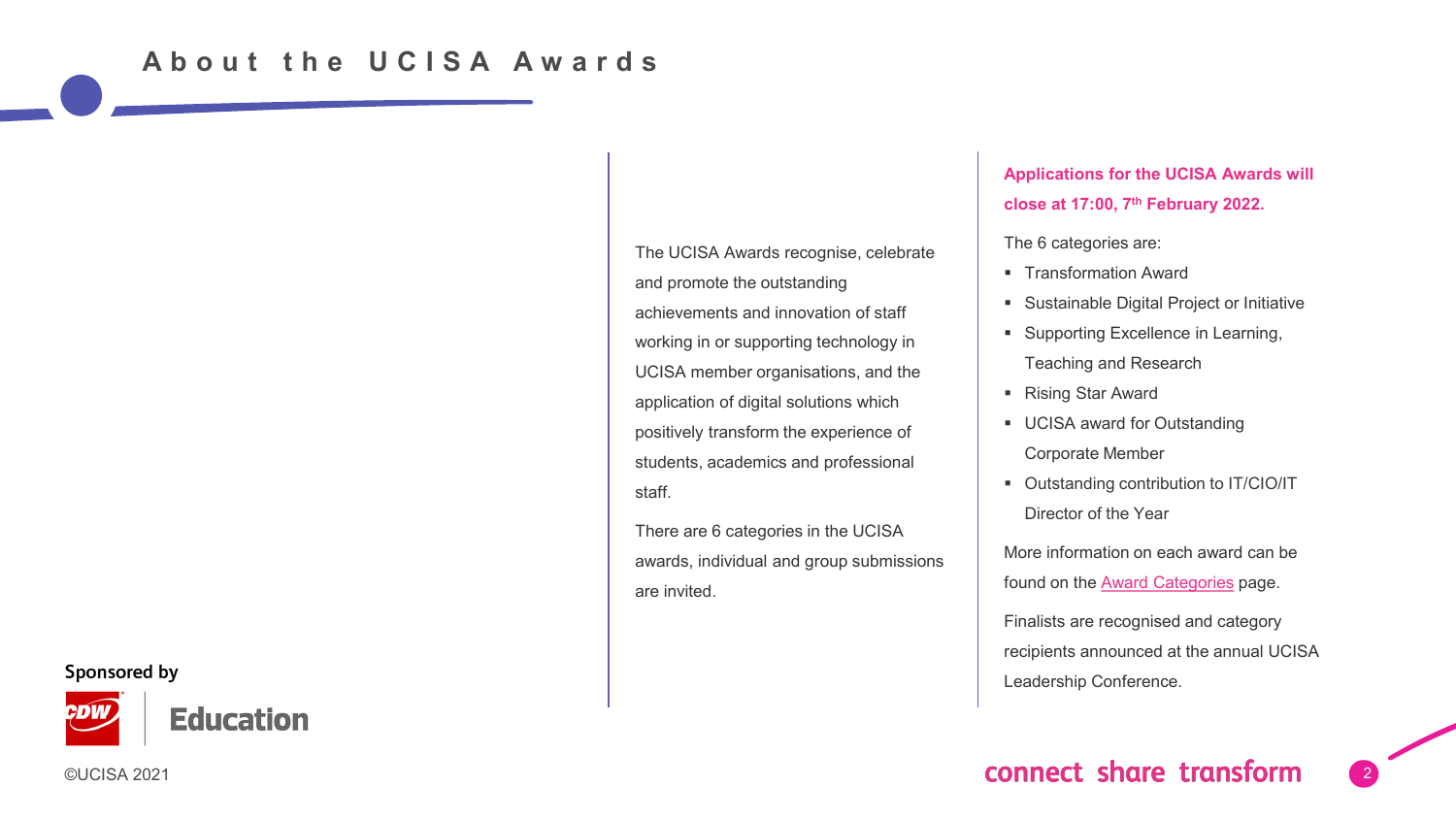## <span id="page-2-0"></span>**Award Categories**

## **Outstanding contribution to IT /CIO/IT Director of the Year**

The UCISA CIO/IT Director of the Year Award celebrates outstanding contribution to IT by a senior leader who demonstrates clear vision, positive transformation and professional excellence. This individual will act as a role model not only within their institution but throughout the wider UCISA community.

#### **UCISA award for Outstanding Corporate Member**

The UCISA Award for the Outstanding Corporate Member recognises the Company that has gone above and beyond in delivering excellent services to an institution or the wider sector.

## **Supporting Excellence in Learning, Teaching and Research**

The UCISA Award for Supporting Excellence in Learning, Teaching and Research recognises digital innovations which have had a transformative effect on learning, teaching and research activities. Tell us how you are innovating and transforming how academics teach and students learn, or what has had a positive impact on how research is undertaken.

#### **Rising Star Award**

The UCISA Rising Star Award seeks to recognise an emerging leader in digital technology within the sector. They may have supported a collective effort to lead their team to achieve more than they have previously,

or led a new initiative through to success, or introduced some significant positive change..

#### **Transformation Award**

The UCISA Transformation Award celebrates transformations achieved through digital technology in all or part of your institution. For this award we will be looking at outcomes, impact and the cultural and/or operational change that this has enabled for you institution.

#### **Sustainable Digital Project or Initiative**

The UCISA Award for Sustainable Digital Project or Initiative celebrates an innovative activity that not only provides exceptional value to the institution but demonstrates a strong consideration for the future.

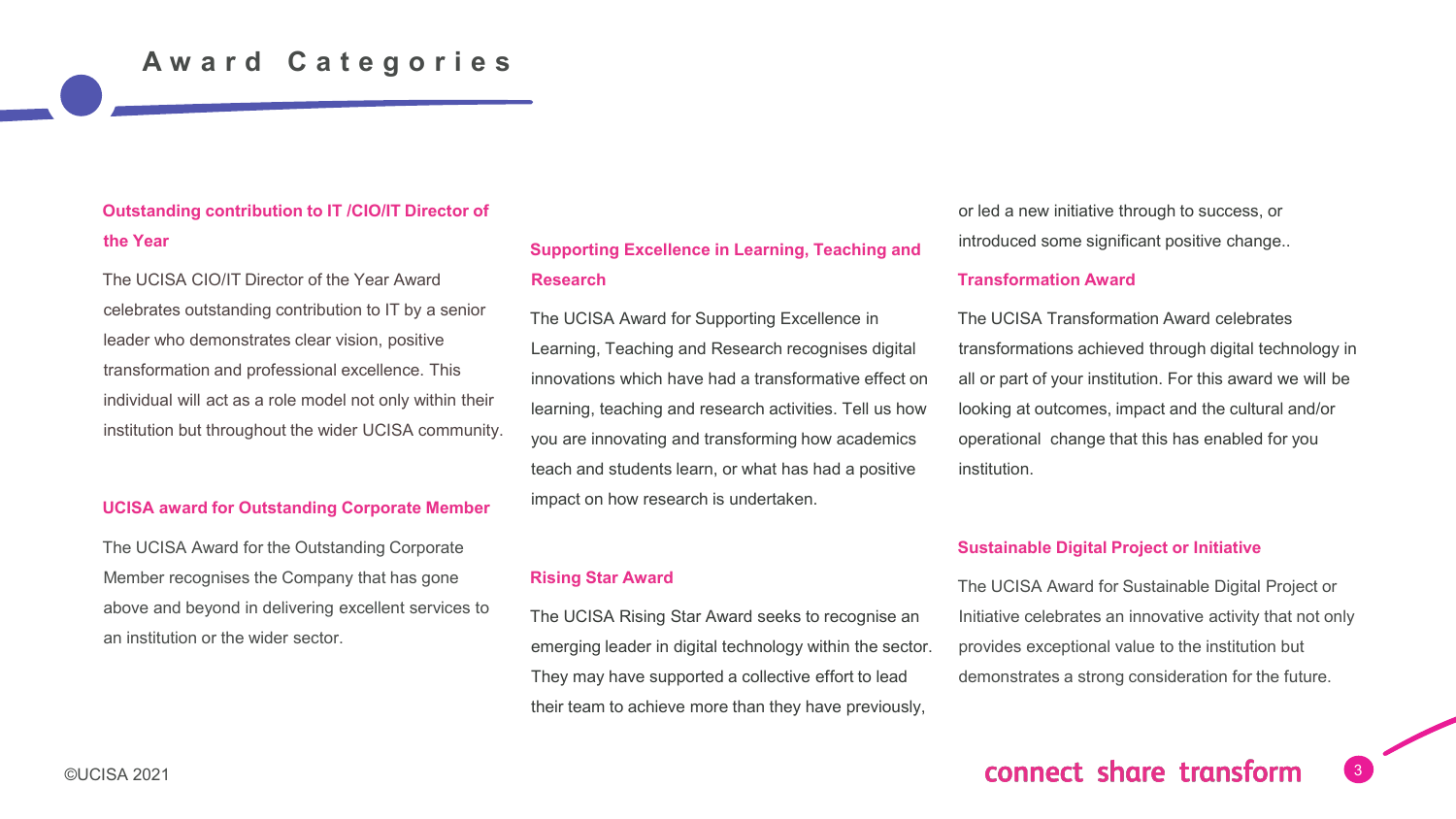## <span id="page-3-0"></span>**Entry conditions**

#### **Conditions of entry**

Applications are open to all current UCISA member organisation/staff working in or supporting technology.

For the inaugural awards, the leadership or activity on which the submission is based must have been performed between 01 January 2020 and 31 December 2021 (thereafter the preceding calendar year will apply).

The individual leading the activity/initiative must be from a recognised team and a current employee of a UCISA member organisation during the calendar year subject to the awards.

Nominations for the outstanding corporate member must come from a UCISA institutional or affiliate member.

Collaborative entries between institutions are welcomed, however a lead institution must be identified and make the submission.

Size of activity does not matter. Large, medium or

#### small - all submissions are welcome

Applicants must meet all eligibility criteria.

You may make a submission as an individual or on behalf of a team. You may also nominate other individuals or teams.

A UCISA Award entry form needs to be completed and as part of the submission process for the Transformation Award, Sustainable Digital Project or Initiative, Supporting Excellence in Learning Outstanding contribution to IT/CIO/IT Director of the Year, Rising Star or UCISA award for Outstanding Corporate Member.

The initiative or activity may be entered in one Award Category only (although a CIO/IT Director of the Year Rising Star nominee may also be part of a team nomination)

Short description of the initiative or project must not exceed 200 words.

Two brief (max. 200 words) testimonials from direct

reports, peers or senior staff should be included with the submission

The award entry will need to be endorsed by the organisation's senior IT leader (CIO/Director)

All applications must be submitted via the online submission form by 17:00, 7<sup>th</sup> February 2022.

UCISA may request a project demonstration webinar to the sector with any category nominees. This session may be recorded.

All finalists may be requested to attend an interview with a UCISA representative, prior to the announcement of each award recipient. This session may be recorded.

You acknowledge that photographers may attend UCISA events, and the images of participants may be used on the UCISA website or within event marketing material. If you do not wish to be photographed, please advise the photographer at the time.

## ©UCISA 2021 4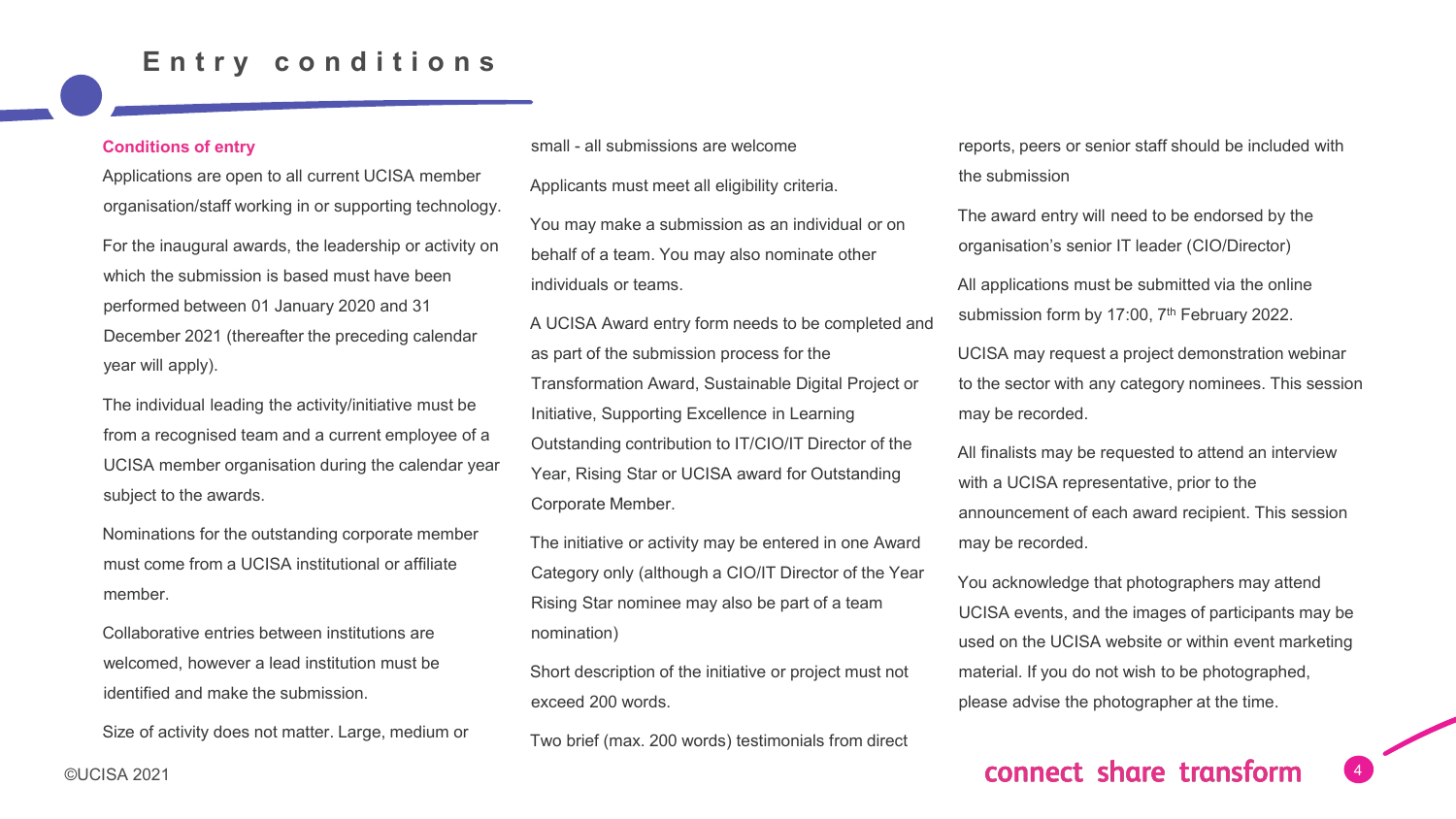# <span id="page-4-0"></span>**Criteria**



## **Criteria applicable to all Award Categories include:**

- **Supporting each other and inclusivity** in leading the development of digital capabilities and technologies to transform education and research.
- **Demonstrated positive impact** and doing it 'together' / across boundaries. This may be within your organisation, outside of it, between institutions or for the sector, as a whole.
- **Stakeholder Engagement.** What changes have there been in attitudes, behaviour or values of the participants? Have any other overall relevant benefits been achieved?
- **Demonstrated value** to the institution and its stakeholders. Institutional context/support; Impact achieved or return on investment (either measured or expected);

demonstrated alignment with institution's goals.

- **Demonstrating innovation or positive change**. Describe how new ground was forged through change, innovation, new technology; new approaches and how risk was managed.
- **Sustainability & scalability**. In what ways has the activity in question shown itself to be conscious of its own long-term costs and contributions as part of a commitment to sustainable practice?
- Has it become a model for other activity?
- Any other comments?

Each award category focuses on slightly different elements of these criteria, available in the Criteria overview document.

# **Connect share transform connect** share transform